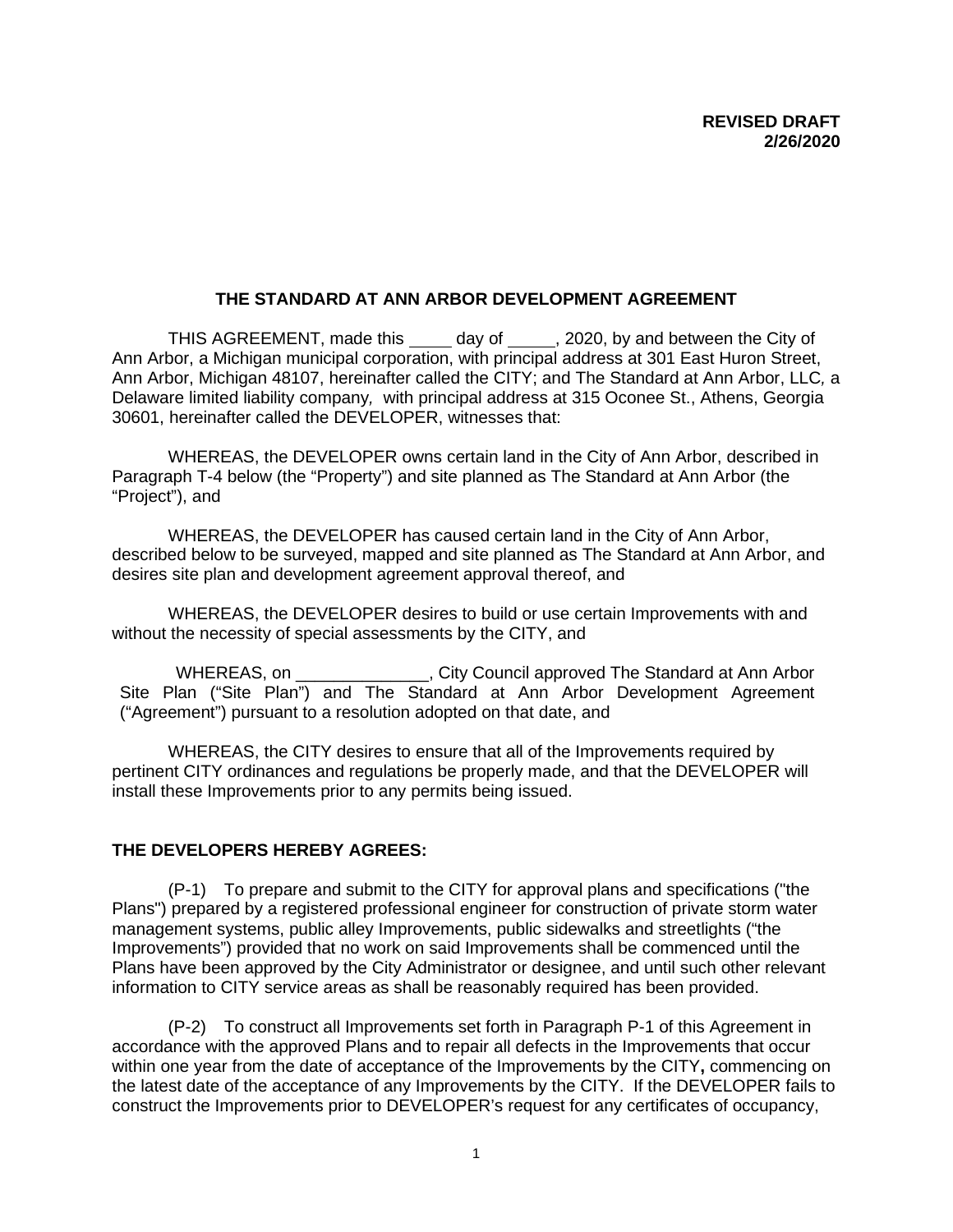the CITY may send notice via first class mail to the DEVELOPER at the address listed above requiring it to commence and complete the Improvements in the notice within the time set forth in the notice. The CITY may cause the work to be completed at the expense of the DEVELOPER, if the DEVELOPER does not complete the work within the time set forth in the notice.

(P-3) To furnish, within 30 days of completion, an engineer's certificate that the construction of the public Improvements set forth in Paragraph P-1 above have been completed in accordance with the specifications of the CITY in accordance with the approved Plans. The engineer's certificate will cover only those items the DEVELOPER'S engineer inspects.

(P-4) To provide and install such temporary warning signs during the construction period as are appropriate to protect the health, safety and welfare of the public*.*

(P-5) To maintain the alley on the east side of the site, including snow and ice removal, if certificates of occupancy are finalized before the street Improvements have been accepted for maintenance by the CITY.

(P-6) To be included in a future special assessment district, along with other benefiting property, for the construction by the City or its designee of additional improvements to South Main, Packard, East William Streets and the public alley on the east side of the site such as street widening, storm sewers, curb and gutter, sidewalks, bike paths, street lights, and the planting of trees when such improvements are determined by the CITY to be necessary.

(P-7) Existing street trees shown on the Site Plan as trees to be saved shall be maintained by the DEVELOPER in good condition for a minimum of three years after acceptance of the public Improvements by the CITY or granting of Certificate of Occupancy for the final unit. Existing street trees that are determined by the CITY to be dead, dying or severely damaged due to construction activity within three years after acceptance of the public improvements or granting of the final Certificate of Occupancy, shall be replaced by the DEVELOPER as provided by the Unified Development Code.

(P-8) To grant an easement to the CITY for a 7.5 foot wide public access easement along East William Street as shown on the Site Plan, subject to City Council approval. DEVELOPER shall submit legal descriptions and survey drawings for the easements prior to the request for and issuance of building permits, and the easements shall be granted to the CITY in a form reasonably acceptable to the CITY Attorney. The easements must be accepted by City Council prior to the request for and issuance of any temporary or final certificate of occupancy, although the easements may be accepted at a later time as determined by the CITY Public Services Area.

(P-9) To indemnify, defend and hold the CITY harmless from any claims, losses, liabilities, damages or expenses (including reasonable attorney fees) suffered or incurred by the CITY based upon or resulting from any acts or omissions of the DEVELOPER, its employees, agents, subcontractors, invitees, or licensees in the design, construction, maintenance or repair of any of the Improvements required under this Agreement and the Site Plan.

(P-10) To cause to be maintained General Liability Insurance and Property Damage Insurance in the minimum amount of \$1,000,000 per occurrence and naming the CITY as additional insured to protect and indemnify the CITY against any claims for damage due to public use of the public Improvements in the Project prior to final written acceptance of the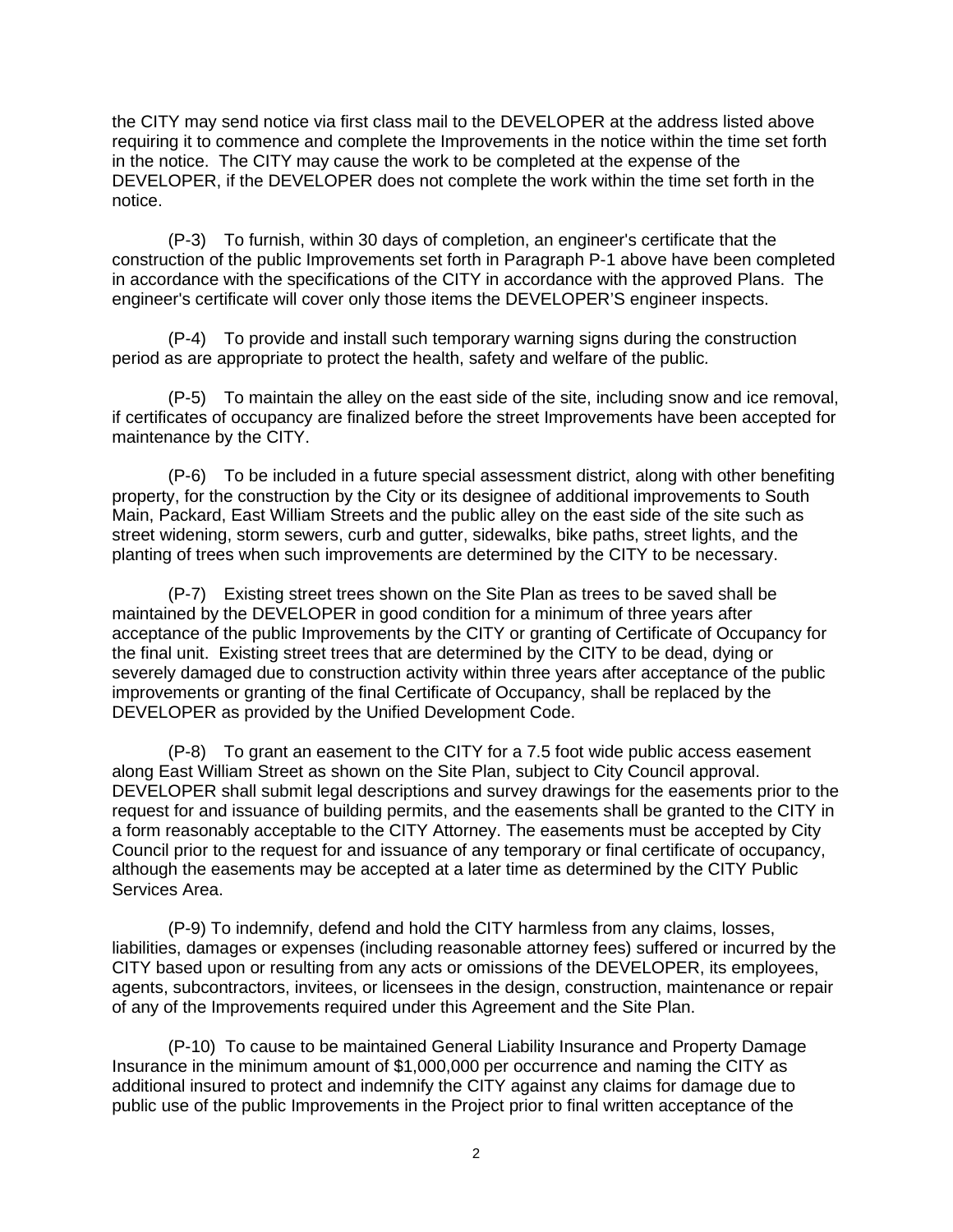public improvement(s) by the CITY. Evidence of such insurance shall be produced prior to any construction of Improvement and a copy filed with the City Clerk's Office and shall remain in full force and effect during construction of the public improvements and until notice of acceptance by the CITY of the Improvements.

(P-11) For the benefit of the residents of the DEVELOPER'S Project, to make a park contribution of \$136,250 to the CITY Parks and Recreation Services Unit prior to the issuance of certificates of occupancy for improvements to nearby parks or community wide parks.

(P-12) To deposit, prior to any building permits being issued, a street tree planting escrow account with Ann Arbor Public Works in the form of a check payable to the City of Ann Arbor. The escrow amount shall be based on the CITY policy in effect at that time and is to include all on-site public streets. The City Administrator may authorize the DEVELOPER to install the street trees if planted in accordance with CITY standards and specifications. If the street trees are found to be acceptable by the CITY, the escrow amount will be returned to the DEVELOPER one year after the date of acceptance by the CITY.

(P-13) To construct, repair and/or adequately maintain on-site storm water management system. If the DEVELOPER fails to construct, repair and/or maintain the private storm water management system, the CITY may send notice via first class mail to the DEVELOPER at the address listed above, requiring it to commence and complete the items stated in the notice within the time set forth in the notice. The CITY may cause the work to be completed at the expense of the DEVELOPER if the DEVELOPER does not complete the work within the time set forth in the notice.

(P-14) To install four permanent Level 2 EV (electric vehicle) charging stations in the parking deck area as identified on the Site Plan for use by residents of the Project.

(P-15) To provide two dwelling units as permanent affordable housing as a condition of receiving an additional 6,000 square feet of floor area and to enter into an affordable housing agreement with the CITY prior to any certificate of occupancy. The dwelling units shall be made available for households or individuals with income levels that are less than 80% of Area Median Income (AMI) as defined by the United States Department of Housing and Urban Development where the occupant shall pay no more than 30% of gross income for housing costs, including taxes and utilities. Each dwelling unit shall be a minimum of 600 square feet in size. The DEVELOPER shall operate and comply with this requirement through execution of an affordable housing agreement that identifies operational requirements, verification requirements, and penalties consistent with City policies, programs and ordinances regarding affordable housing.

(P-16) After construction of the private on-site storm water management system, to commission an annual inspection of the system by a registered professional engineer evaluating its operation and stating required maintenance or repairs, and to provide a written copy of this evaluation to the CITY Public Services Area upon request.

(P-17) To prepare and submit to the Planning and Development Services Unit one copy of the Master Deed, along with the required review fee, 15 days prior to recording the Master Deed, in the event a condominium ownership structure is applied to the site.

(P-18) To design, construct, repair and maintain this development in accordance with the provisions of Chapter 119 (Noise Control) to ensure that any noise emanating from said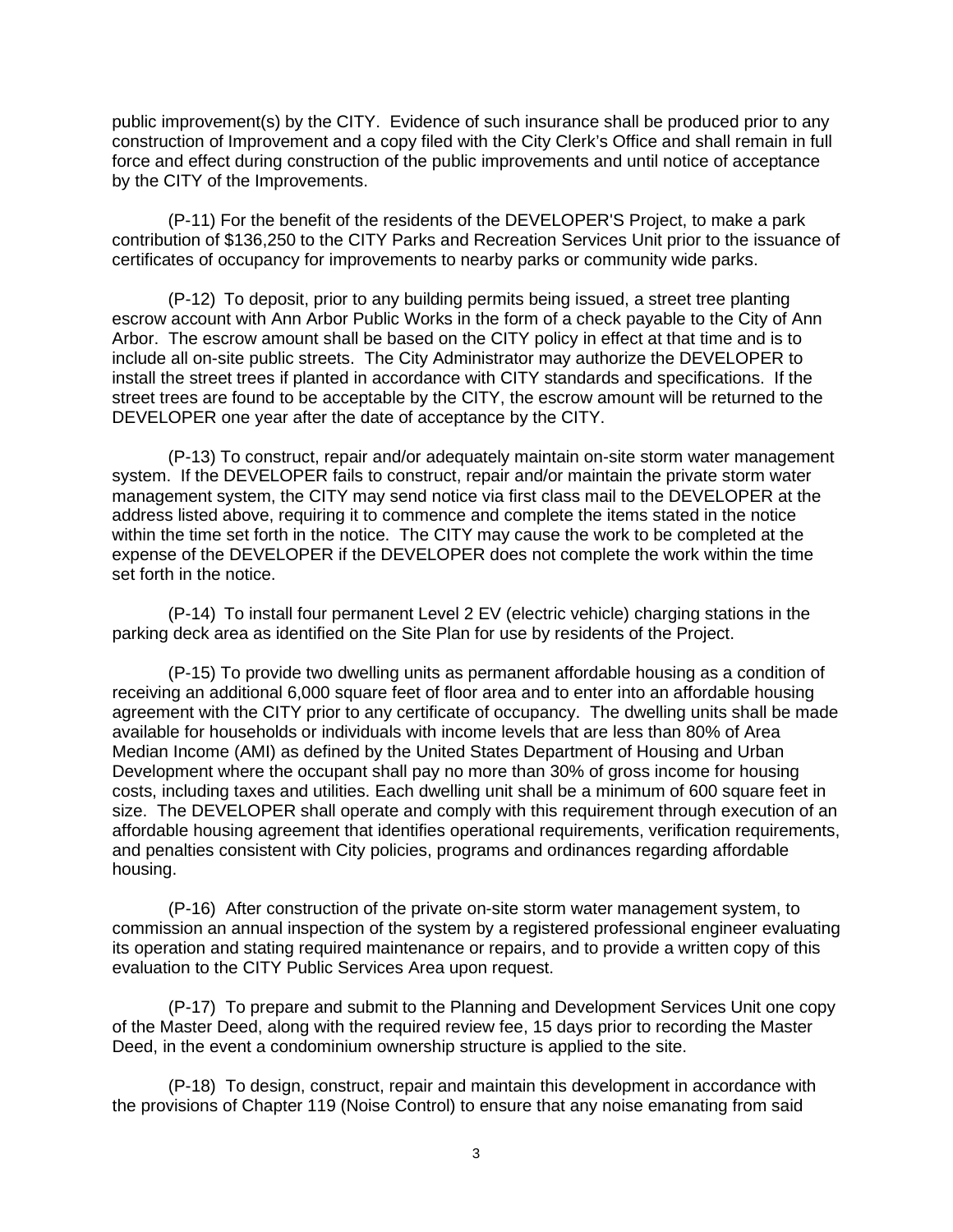development will not impact nearby residents or businesses. In addition, DEVELOPER shall review existing noise sources surrounding the Project and to incorporate necessary design and construction techniques to ensure that future tenants will not be exposed to noise sources in violation of Chapter 119.

(P-19) To submit signed and sealed drawings to the CITY reflecting the building elevations, setbacks, aesthetics, and materials approved by City Council and to construct all buildings consistent with said elevation drawings. If the DEVELOPER proposes any substantive changes to the approved building elevations, setbacks, aesthetics, or materials, then those changes shall be submitted to the City Council for approval.

(P-20) To remove all discarded building materials and rubbish from the development at least once each month during construction of the development Improvements, and within one month after completion or abandonment of construction.

(P-21) At the time of application for the first building permit, to provide documentation from an independent, qualified professional that verifies the building has been designed to achieve a minimum of two points under the U.S. Green Building Council Leadership in Energy and Environmental Design (LEED) Energy & Atmosphere Credit No. 1, based on the most recent version in effect at the date of this Agreement using an industry standard software energy modeling tool (EQUEST or equivalent).

(P-22) The Project shall achieve LEED Silver Certification with a minimum of four points in Energy & Atmosphere Credits No. 1 and No. 2, and DEVELOPER shall comply with all requirements of Ann Arbor City Code regarding the Green Building Premium Option.

(P-23) To install two permanent car-share parking spaces as shown on the Site Plan for the benefit of residents. Prior to issuance of building permits, to provide a management plan to the City indicating how the two car-sharing service parking spaces proposed as part of the development and contributing to the off-street parking requirements will be reserved, signed and enforced. DEVELOPER shall provide the CITY with proof of the availability to residents of the car-sharing service within 15 days of request. DEVELOPER agrees and acknowledges that failure to maintain the car-sharing service will be a violation of the Unified Development Code regarding the minimum required number of parking spaces, consistent with Chapter 55, Section 5.19.3.B of Ann Arbor City Code. In the event that DEVELOPER is unable to contract with a vendor to provide such car sharing services, or the full number of cars required herein, then DEVELOPER shall provide the minimum number of parking spaces on or off-site as required by City Code.

(P-24) To provide partial solar power for the Project by installing solar panels on the roof of the Project, as shown on the Site Plan, and subsequent construction drawings. The solar panels shall produce a minimum rated capacity of 45,000 kWh per year, with solar panel coverage of a minimum of 1,250 square feet of the roof. (The solar panels as shown on the Site Plan are projected to produce over 47,000 kWh per year, which is projected to offset over 1% of the Project's total energy consumption.)

(P-25) Prior to the issuance of building permits, to provide documentation that both roofs of the building have been designed to accommodate solar panels ("solar ready") and prior to the issuance of the first certificate of occupancy, to provide documentation that solar ready elements have been installed on both roofs to accommodate the addition of future solar panels.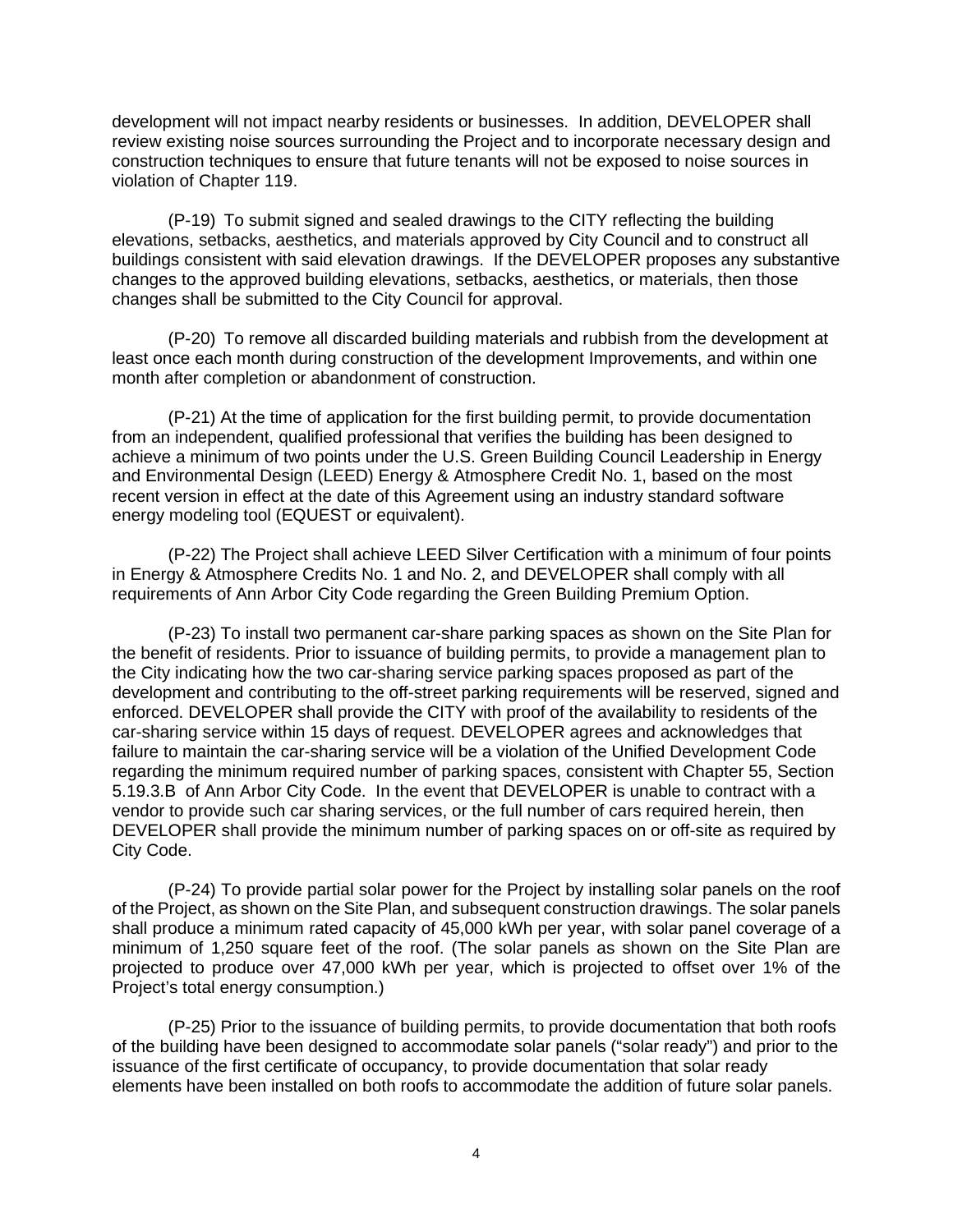(P-26) DEVELOPER is the sole title holder in fee simple of the land described below except for any mortgage, easements and deed restrictions of record and that the person(s) signing below on behalf of DEVELOPER has (have) legal authority and capacity to enter into this Agreement for DEVELOPER.

(P-27) Failure to construct, repair and/or maintain the site pursuant to the Site Plan and/or failure to comply with any of this approved Agreement's terms and conditions shall constitute a material breach of the Agreement and the CITY shall have all remedies in law and/or in equity necessary to ensure that the DEVELOPER complies with the Site Plan and/or the terms and conditions of the approved Agreement. The DEVELOPER shall be responsible for all costs and expenses including reasonable attorney fees incurred by the CITY in enforcing the terms and conditions of the Site Plan and/or Agreement.

(P-28) In addition to any other remedy set forth in this Agreement or in law or equity, if DEVELOPER fails to make a timely or full payments to the CITY as set forth elsewhere in the Agreement to the CITY in the agreed upon manner, any unpaid amount(s) shall become a lien, as provided under Ann Arbor City Code and recorded with the Washtenaw County Register of Deeds, against the land described below and may be placed on the CITY tax roll as a single lot assessment, or if the development is converted to condominium ownership, every owner of a portion of the Property shall pay a pro-rata share of the amount of the payments attributable to each condominium unit. If the unpaid amount(s), in whole or in part, has been recorded as a lien on the CITY'S tax roll and with the Washtenaw County Register of Deeds, upon payment of the amount in full along with any penalties and interest, the CITY, upon request, will execute an instrument in recordable form acknowledging full satisfaction of this condition.

(P-29) To pay for the cost of recording this Agreement with the Washtenaw County Register of Deeds, and to pay for the cost of recording all documents granting easements to the CITY.

## **THE CITY HEREBY AGREES:**

(C-1) In consideration of the above undertakings, to approve The Standard at Ann Arbor Site Plan.

(C-2) To use the \$136,250 park contribution described above for improvements to City Parks.

(C-3) To provide timely and reasonable CITY inspections as may be required during construction.

(C-4) To record this Agreement with the Washtenaw County Register of Deeds.

## **GENERAL TERMS**

Both the DEVELOPER and the CITY agree as follows:

(T-1) This Agreement is not intended to create a contractual right for third parties.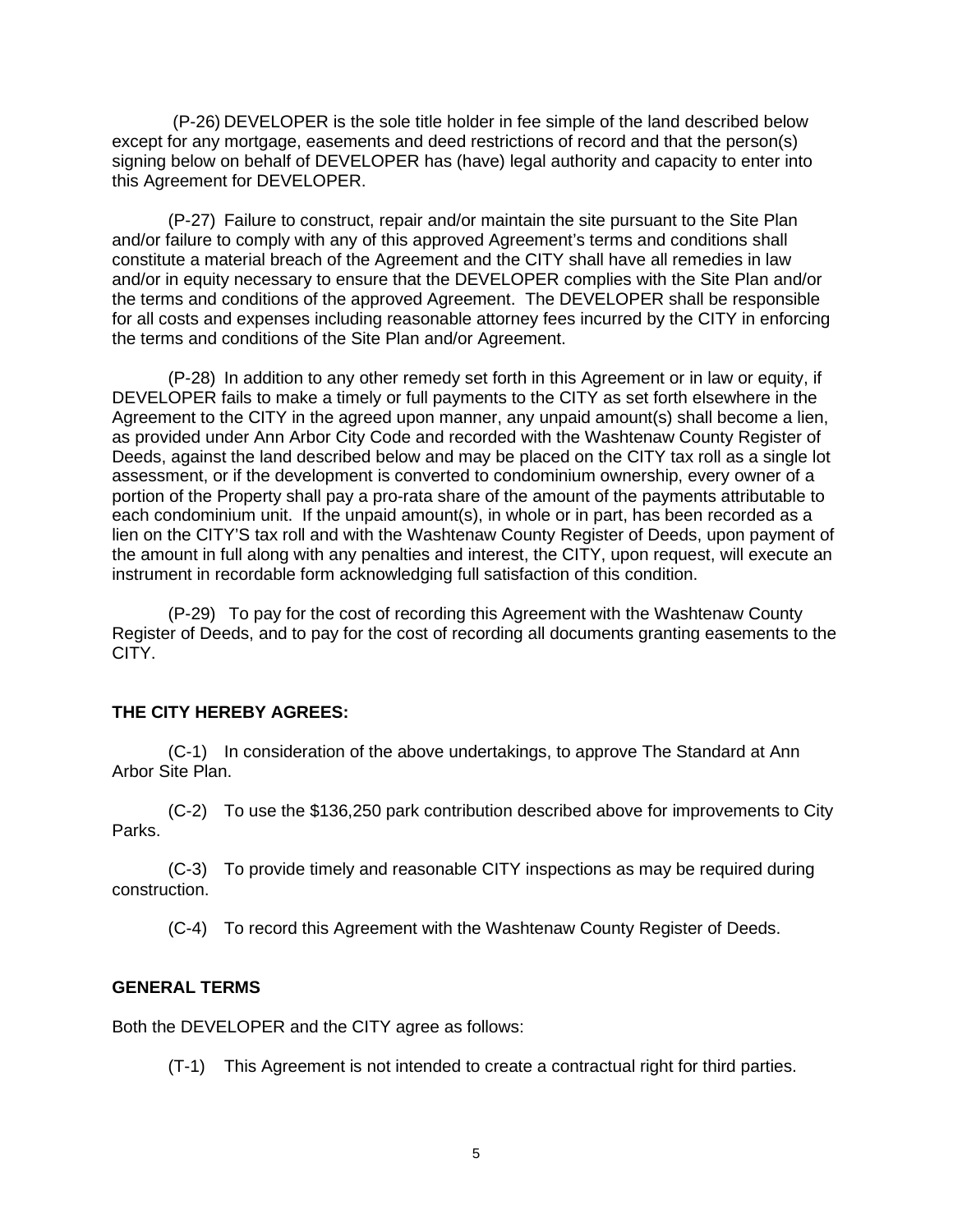(T-2) This Agreement and any of its terms, conditions, or provisions cannot be modified, amended, or waived unless in writing and unless executed by both parties to this Agreement. Any representations or statements, whether oral or in writing, not contained in this Agreement shall not be binding on either party.

(T-3) This Agreement and any of its terms or conditions shall not be assigned or transferred to any other individual or entity unless prior approval of the CITY is received. Such approval shall not be withheld unreasonably.

(T-4) The obligations and conditions on the DEVELOPER, as set forth above in this Agreement and in the Site Plan, shall be binding on any successors and assigns in ownership of the following described parcel:

Land situated in the City of Ann Arbor, County of Washtenaw, and State of Michigan, described as:

Lots 1 through 7 inclusive, Block 4 South of Huron Street, Range 4 East, of the ORIGINAL PLAT OF THE VILLAGE (NOW CITY) OF ANN ARBOR, as recorded in Liber of Transcript, Pages 152 and 153, Washtenaw County Records.

EXCEPTING that part of Lot 6 conveyed to the City of Ann Arbor in Liber 5 of Miscellaneous Records, Page 402, Washtenaw County Records.

ALSO EXCEPTING that part of Lots 6 and 7 lying Southwest of the Northeast line of the Packard Street Right of Way (66 feet wide), Being more particularly described as:

BEGINNING at the Northwest corner of said Lot 1, said point being the intersection of the East line of South Main Street (82.5 feet wide) and the South line of Williams Street (66 feet wide); thence North 89 degrees 59 minutes 27 seconds East 124.95 feet along said South line of Williams Street; thence South 00 degrees 00 minutes 30 seconds West, 445.06 feet along the West line of a Public Alley (16 feet wide) to a point on the Northerly line of Packard Street (66 feet wide); thence North 57 degrees 19 minutes 10 seconds West, 136.38 feet along said Northerly line of Packard Street; thence 21.96 feet along the arc of a circular curve to the right, radius 21.96 feet, delta angle 57 degrees 19 minutes 10 seconds, chord bearing North 28 degrees 39 minutes 35 seconds West, 21.06 feet to a point on the East line of said South Main Street (82.5 feet wide);

thence North 352.92 feet along said East line to the PLACE OF BEGINNING. Being a part of the Southeast ¼ of Section 29, T2S, R6E, City of Ann Arbor, Washtenaw County, Michigan, and containing 1.16 acres of land, more or less. Subject to easements and restrictions of record, if any.

City Parcel Number: 09-09-29-429-018

(T-5) In addition to any other remedy in law or in equity failure to comply with all of the above paragraphs on the part of the DEVELOPER, or any part of the Site Plan, in part or in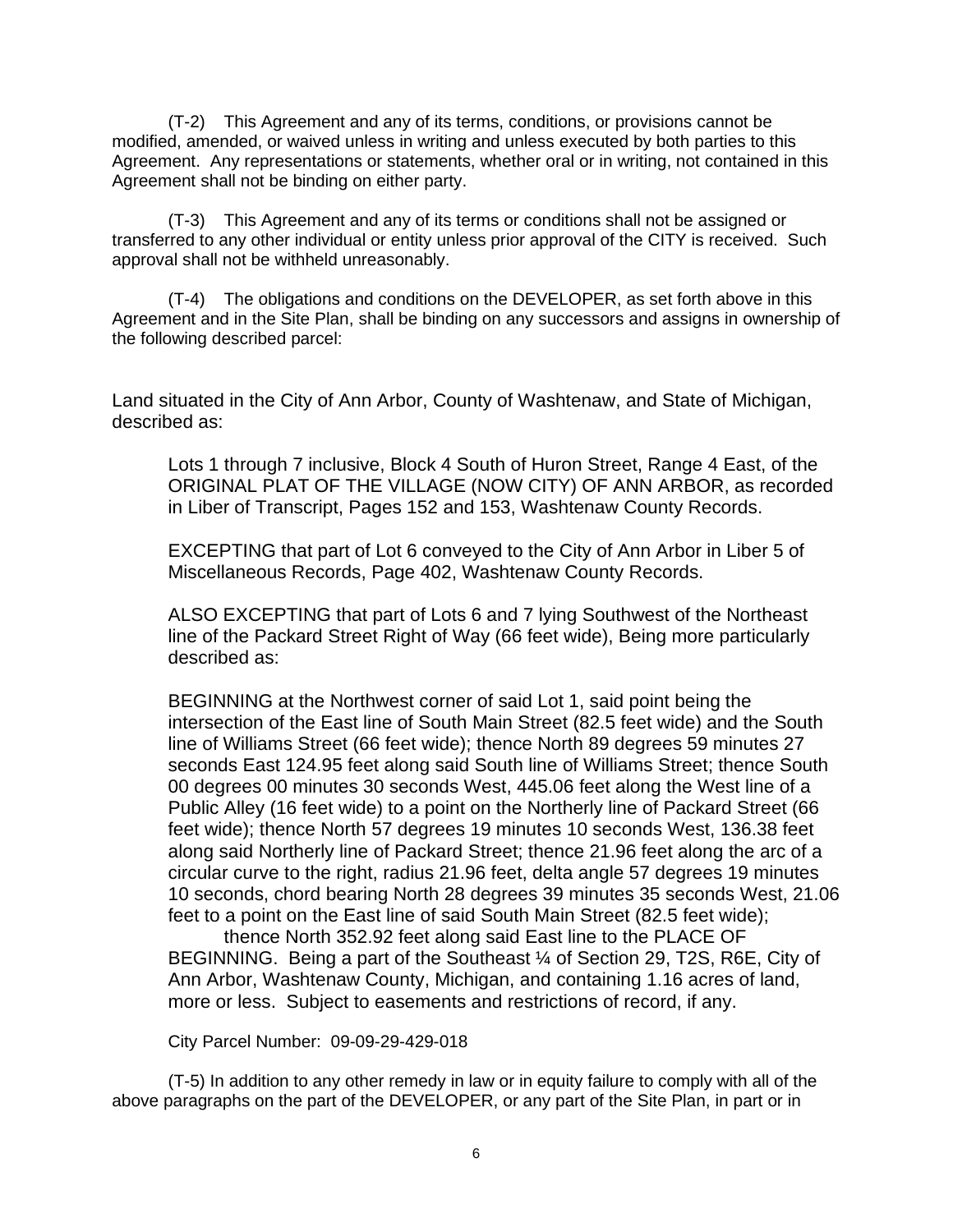whole, shall give the CITY adequate basis and cause to issue a stop work order for any previously-issued building permits and shall be an adequate basis and cause for the CITY to deny the issuance of any building permits, certificates of occupancy, or any other permits unless and until the CITY has notified the DEVELOPER in writing that the DEVELOPER has satisfactorily corrected the item(s) the DEVELOPER has failed to perform.

(T-6) This Agreement shall be interpreted, enforced and governed under the laws of the State of Michigan and Ann Arbor City Code.

> CITY OF ANN ARBOR, MICHIGAN 301 East Huron Street Ann Arbor, Michigan 48107

By:

Christopher Taylor, Mayor

By:

Jacqueline Beaudry, City Clerk

Approved as to Substance:

l Howard S. Lazarus, City Administrator

Approved as to Form:

l Stephen K. Postema, City Attorney

> DEVELOPER: THE STANDARD AT ANN ARBOR, LLC

 $By:$ W. Christopher Hart, Authorized Signatory

STATE OF MICHIGAN

) ss:

County of Washtenaw )